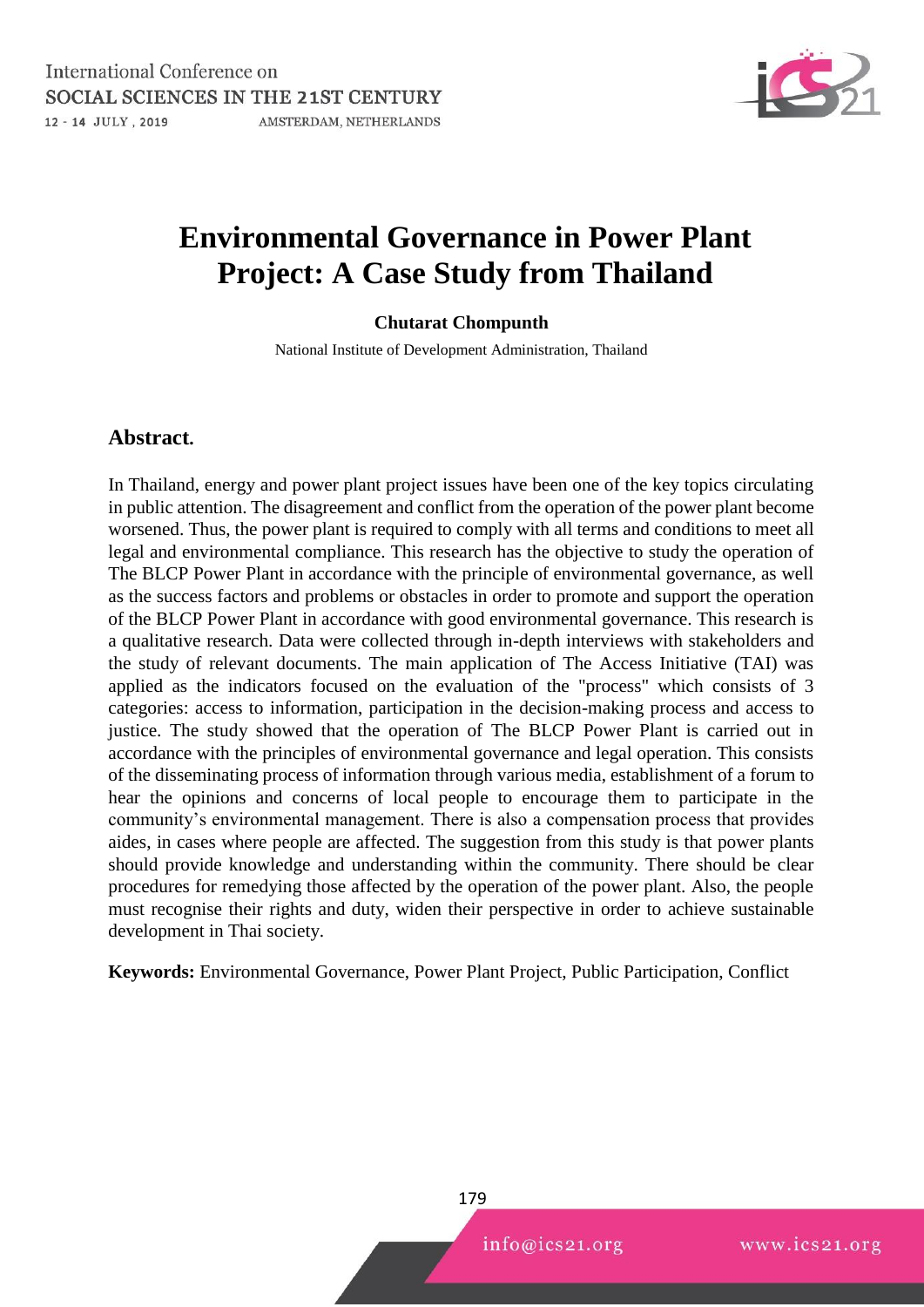

## **1. Introduction**

The development of the power plant project may affect the people in that area due to the operation of the power plant project. From the incident and the past complaints, one of the major causes of the problem is that the implementation of the project is not in line with the principle of good governance, especially the lack of public participation process, which is an important step [1]. The people lack awareness or information about the implementation and safety measures, including the response to the emerging anxiety and solutions that do not meet the needs of the people. This affects the image and the public trust of the power plants [2].

The BLCP Power Plant is a large power plant development project which is located in Map Ta Phut Industrial Estate near the community. The operation began in 2006. The power plant was well designed and furnished with all modern tools under recognised technology. The fuel source is bituminous coal imported from Australia and Indonesia. Main concern is given that the plant must be complied with all legal and environmental requirements in order to get acceptance from all nearby and affected communities. There was few opposition and resistance to the construction and operation of the power plant. Also, there were no violent protests like the Mae Moh Coal-fired Power Plant Project, Khao Hin Sorn coal-fired power plant and the Nong Saeng Power Plant Project, *etc.* Undoubted, the concept of Environmental Governance refers to the management of natural resources and the environment where the public can access the information, engage in the decision making of policy, strategies, plans, projects, and activities that will affect natural resources and the environment must be transparent, wellprepared, accountable and fair [[3], [4]].If the power plants operate in accordance with good environmental governance, they will result in a sustainable community living.

For this research, the intention in to study the principle of Environmental Governance: A Case Study of The BLCP Power Plant by using The Access Initiative (TAI), an international network of environmental civil society organizations. The TAI indicators is a qualitative indicator that consists of three categories to evaluate; the "process" of accessing information, participation in the decision-making process and access to justice [5]. This research aims to study the operation of the BLCP Power Plant in accordance with environmental governance and to provide guidance for promoting and supporting the implementation of Environmental Governance Principles of the BLCP Power Plant. Theoretical concepts can be framed in the context of environmental governance research as shown in Figure 1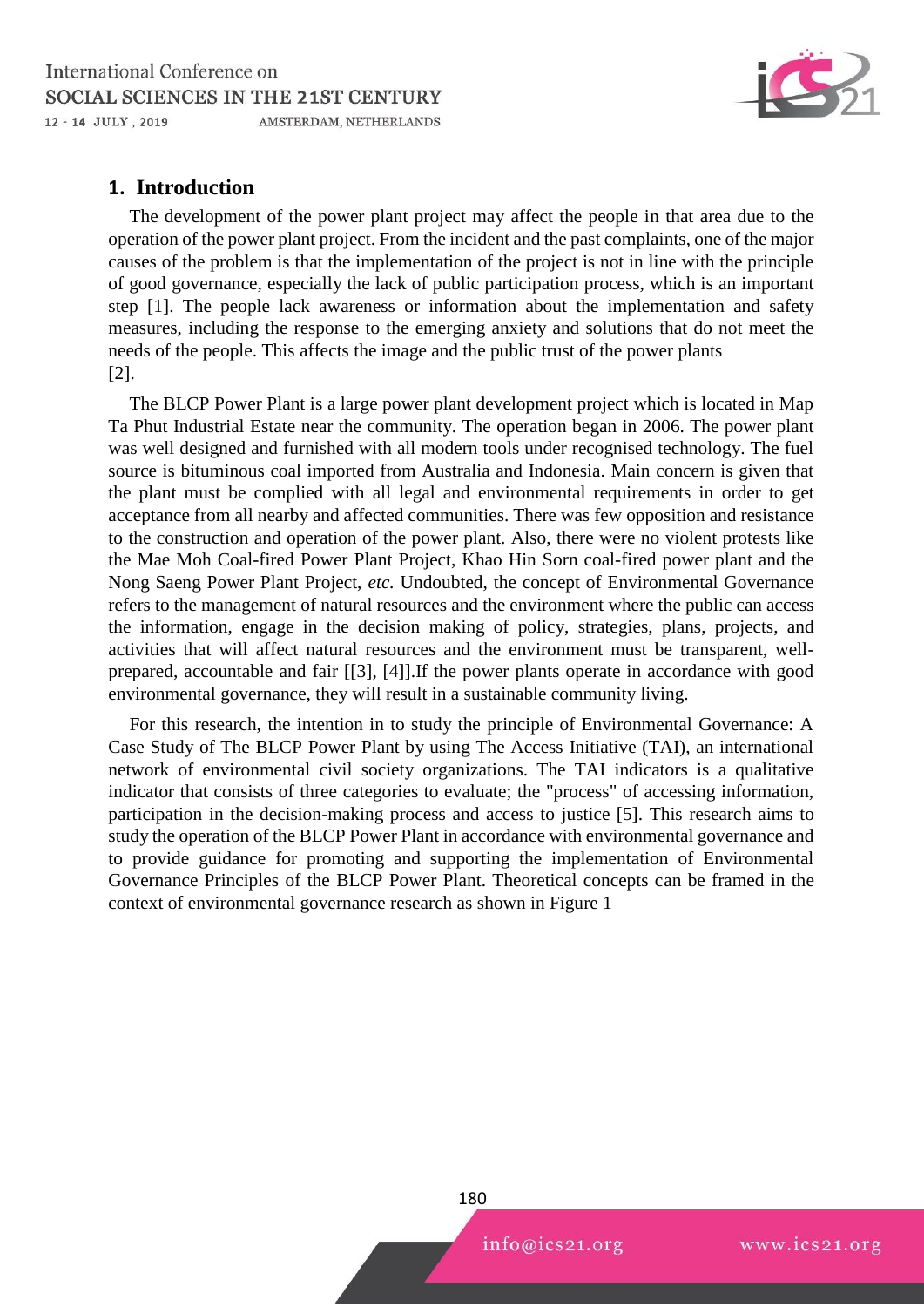## International Conference on SOCIAL SCIENCES IN THE 21ST CENTURY



12 - 14 JULY, 2019

AMSTERDAM, NETHERLANDS



*Environmental Governance* 



## **2. Research Methodology**

This research is qualitative research. Primary data were collected through in-depth interviews with stakeholders. The interview instrument was an open-ended questionnaire designed specifically for each sample group. The questionnaires are separated into 6 categories; central government, local government agencies, academics from various agencies and non-profit organizations, community leaders and public interviews.

The interview questions were divided into 3 parts: Part 1: Basic information of the survey taker. Part 2: Implementation of the environmental governance which was divided into 2.1

Access and information of the people. 2.2 Public participation in the decision making process and 2.3 Access to justice and section Part 3. Recommendations. Secondly, secondary data were obtained from the review of academic literature, academic papers and article. The researcher will take the primary and secondary data to be validated, analysed and synthesized to obtain information according to the objectives of the research. The descriptive analysis was applied to summarize the content, comments and reviews. Then, present the issues set out in each interview topic to ensure the consistence of the study with the objectives of the research and then proposed the conceptual framework. This is to summarize the study on various issues and to obtain the most relevant and complete information. The method of in-depth interviews was used to collect data while Purposive Selection method was applied to the interview of project owners, relevant government agencies, and academic from various agencies, non-profit organizations and affected groups of people and community leaders around the project area. This research applied Snowball techniques to selected 29 interviewees. Details are as follows.

1) The owner of the project 4 person 2) The community leaders in the 5 km radius of the BLCP Power Plant (Informal and informal) (5 persons) 3) People affected by the BLCP Power Plant within a 5 km radius of the Power Plant (10 persons) 4) Local government officials or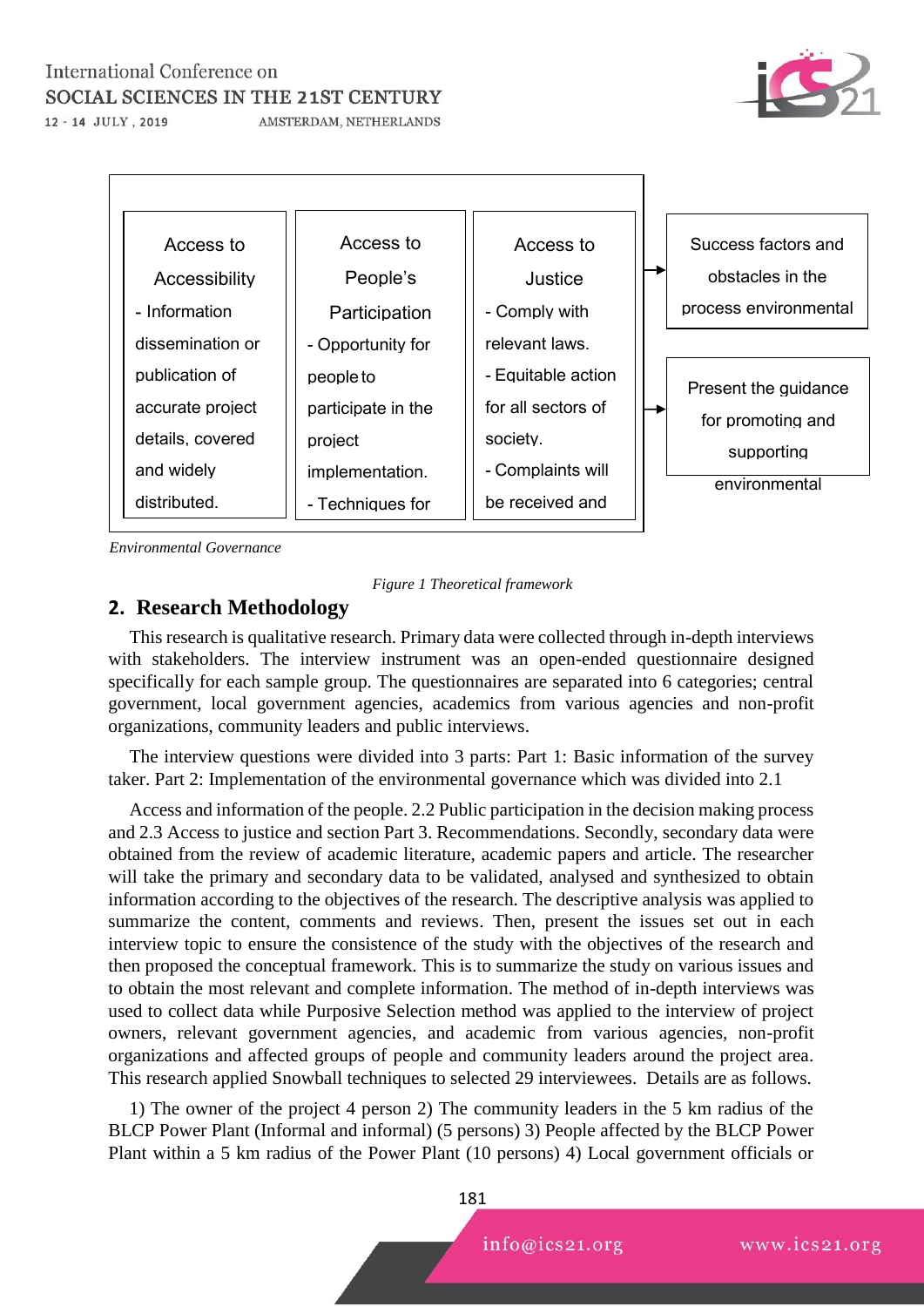

staff members (2 person) 5) Government officials or government officials (5 person) 6) Academicians from various agencies and NGOs / NGOs (3 person)

## **3. Results and Discussion**

The study indicated that the operating practices of the BLCP Power Plant were based on concept of environmental governance practices are as followed.

#### (1) **Access to information** and perception consists of:

*1) The publicity information is accurate, comprehensive and thorough for the public to understand in the same direction*. However, the information provided by The BLCP Power Plant does not cover the needs of the people and community leaders. Furthermore, the public relations of the BLCP Power Plant are showcasing only the activities that the power plant has undertaken with the community, such as beautiful canals, clear water, crabs etc. They also publicizing the warning of noise during the production process which may have a significant impact on the community. The 1<sup>st</sup> member of the community said, "There were announcement within the community on the community radio about a lot of noise caused by the soot blowing process." The 2<sup>nd</sup> official said that "There are news dissemination through the magazine of the power plant and community radio" which are methods that does not yet covered the 5-kilometer radius around the power plant. The detailed information of the project, such as capacity, technology used in the production process, safety measures and prevention of the impact on the environment and the community were not published to the public as much as it should have. The  $2<sup>nd</sup>$ community leader said, "We had to contact the power plant by ourselves for information or self-research from the internet." The  $3<sup>rd</sup>$  associated member from the non-profit organization says, "The power plant should survey the area to interact with the locals more". In addition, the 6th government officials said, "There must be many level of communications with the people. It should be divided into groups using public relations media, such as infographic for the public, as well as accurate information".

2) Channels or opportunities for people to access information. The 1<sup>st</sup> power plant official said, "The power plant has an open house project for people to visit the production process and exchange knowledge about the project implementation of the power plant". In addition, information is disseminated via various channels as the 2nd power plant official stated, "There are many ways, such as journal newsletter, local media and through the community leader and it is a good idea to use the media and public relations tackles". In order to ensure effective public relations, power plants should provide clear access to information and a coordinating center for coordination and information to provide information for the public at all times and to discuss or exchange information. This will achieve the satisfactory of the public.

3) Consultation or exchange of ideas. The 2<sup>nd</sup> power plant official said, "The power plant has done survey in the community to provide insight into the operation of the power plant. The goal is to listen and recognize the needs and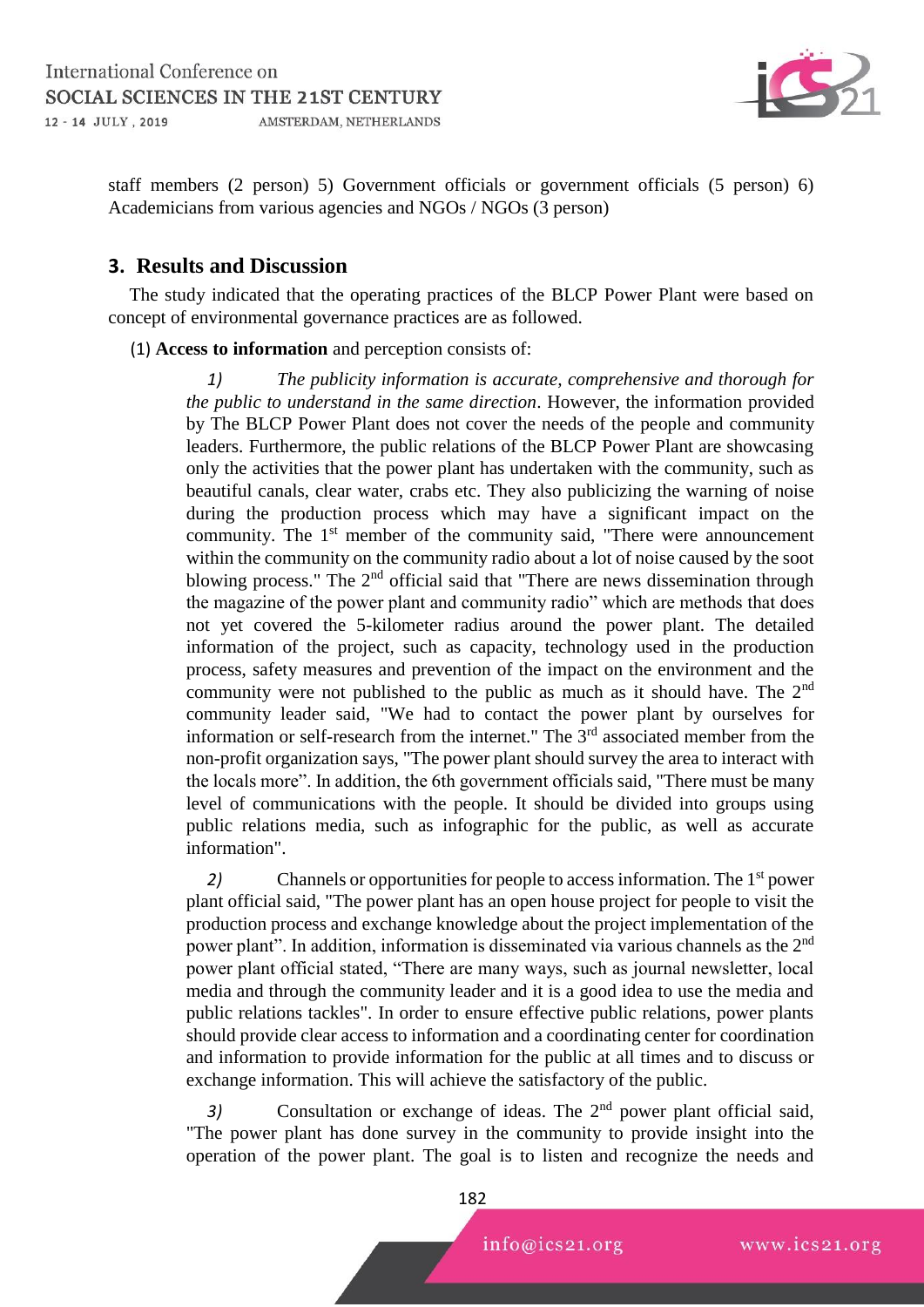

problems of the community, "and the  $2<sup>nd</sup>$  community leader said, "The power plants and the public have two-way communication, as seen in community organization council meetings held every month. The power plant has sent staff to attend the meeting to hear from the villagers which the power plant will report on its performance in solving the problems, "which is in accordance to the consultation or exchange of ideas concept. Therefore, there should be a two-way communication in the process of consultation and exchange of information. The power plant should also disclose performance data, such as environmental quality monitoring reports.

#### (2) **Public participation in decision making** consists of:

*1)* Opportunity for people to participate in the decision-making process. The first power plant official said, "The power plant has a public hearing and community activities" and the 2nd power plant official said that "We have provided the opportunity for people to propose and create their own environmental activities for them to participate in the activities with the power plant." However, the process of listening to the opinions of the people are not thorough enough and do not cover all areas. The  $2<sup>nd</sup>$  academics from associated agencies and non-profit organization said, "The venue for the meeting is too far. No meetings were held in the district of the power plant". Some people did not know the information and publicity of the power plant. The Local government officials said, "The project or activity proposed by the power plant was not in accordance with the view of the locals". Therefore, the power plant should have a clear plan or guidelines for social and environmental activities in the community and let the public participate in activities to prevent and alleviate the environmental impact caused by the power plant thoroughly which is consistent with [6]. It is a process in which stakeholders have the opportunity to express their views and exchange Information and comments to seek alternatives and decisions.

*2)* Techniques or methods used in public participation in decision making. The 2nd power plant official said, "The power plant uses the method of discussion, surveys and public hearing to listen to comments, " which corresponds with the Office of the National Economic and Social Development Board (NESDB) which stated that organizations should use one or more of the following methods; Polls, Consultation and other ways which is assigned by the Office of the Prime Minister. As the 2nd community leader said, "There should be community-level subgroups to get public input which will be proposed in the meeting.". Therefore, the power plant must be transparent, have sufficient time and appropriate consideration of stakeholder needs. In considering the stakeholder around the power plant area, it should cover a radius of 5 km around the power plant and people outside the affected area, and Abe *et al.* [7] found that the process which would bring about governance and public participation are the creation of conditions and mechanisms to create participate in appropriate levels that will lead to the development of projects, along with effective environmental care.

*3)* The information is accurate, complete and clear. The first power plant official said, "The power plant has made accurate and clear disclosures through public

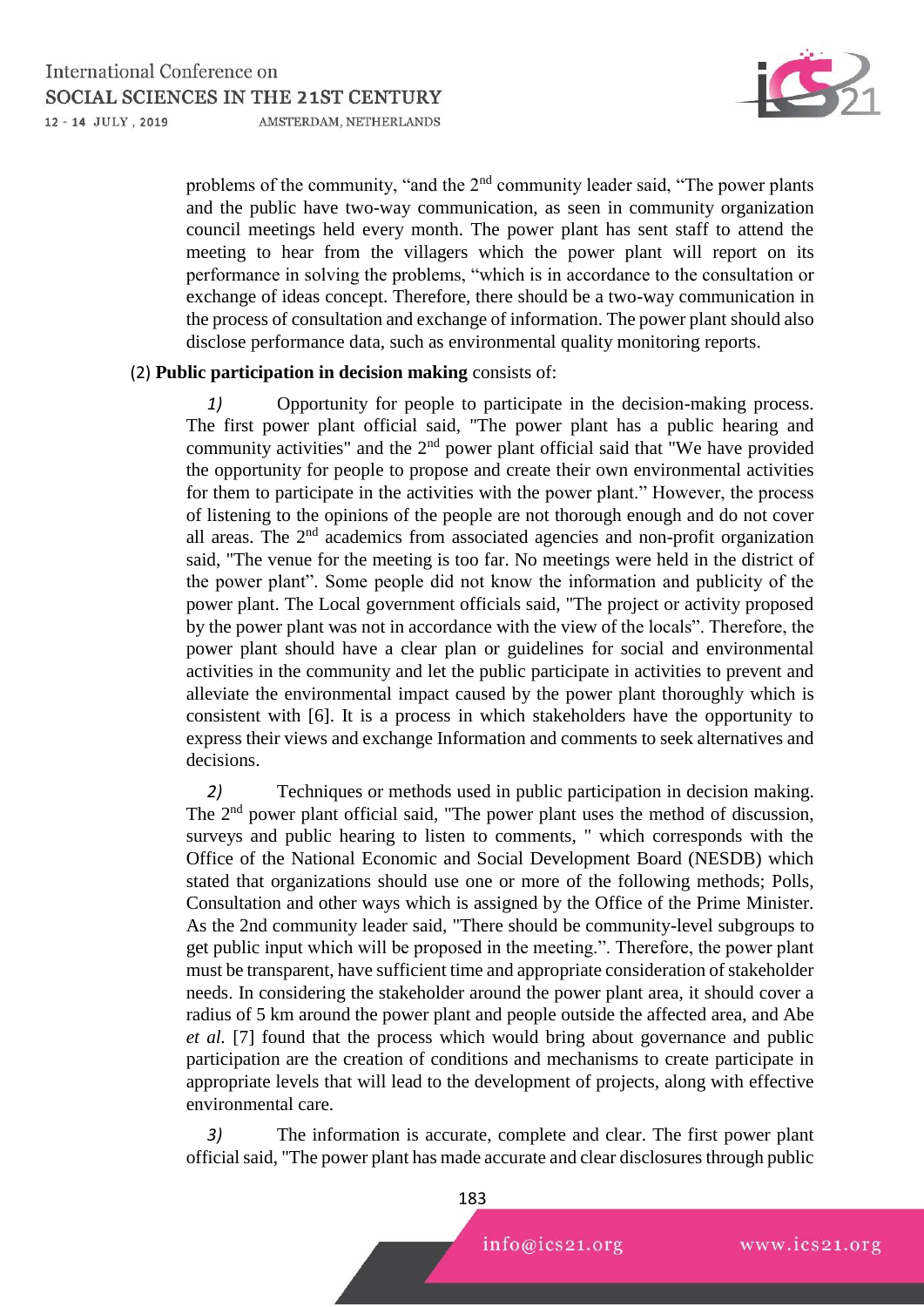

hearings," and scholars from various agencies and non-profit organizations said that the provided information should be "Information that is true, reliable, and can be explained and easily understood by the public in each group or class " The power plant must have the truth in the participatory process, with clarity of purpose, participation and openness. Also, there should be opportunity for the people to ask questions.

*4)* Public participation affects decision-making in the operation of power plants. "People's participation in the decision-making process of a power plant as the role of government agencies or state enterprises is that they must listen to the voice of the people in order to make decisions". However, the second community leader said "The power plant has a plan or policy, and the public hearing is just a legal proceeding." The Electricity Generating Authority of Thailand, as a government agency, has adopted the opinion of the people. The application for permission to operate the project is in line with the good governance principle, which is in line with the finding of Paavola [8]. The three main cultures are developing a participatory development, democratic processes and good governance and justice. Also, the implementation of each activity may take a period of time. The 1<sup>st</sup> power plant officials said, "It's impossible for everyone to be happy, but the power plant will do their best," and the third power plant official said, "We need to build trust to strengthen the community, so that the power plants can live together with the community in a sustainable way.

#### (3) **Access to justice** includes:

*1)* Compliance with the law relating to the operation of the power plant; The first power plant official said, "The power plant complies with the laws governing the operation of power plants with a capacity of 10 megawatts," such as the Environmental Quality Promotion Act 1992. The gaps in the law can be interpreted in many ways, including duplication of law and unclear and non-violent penalties.

*2)* Fair operation with all sectors. The first power plant official said, "The power plant sees the importance of the community by taking into account the collective interests, the priority of the problem and the impact of the operation of the power plant to benefit the people in the community fairly and accordingly." which corresponds to Tippett *et al.* [9] concept of justice, that juridical institutions in a society of justice should not benefit a group of people on the costs of others or on the basis of their natural and social foundations. Difference "The power plant does not really meet the needs of the people," said the powerhouse. "The power plants should clarify the reasons for prioritizing and addressing the problem. For the public sector or community leaders, they should know their rights and responsibilities, and take appropriate measures to solve the problem or prevent the impact of the power plant.

*3)* Responding to the complaint by the first power plant officer, "The power plant has a way to handle complaints through phone calls, Internet community leaders, and complaints boxes at the front of the power plant, as well as complaints through the area of the staff and upon receipt of the complaint." The local government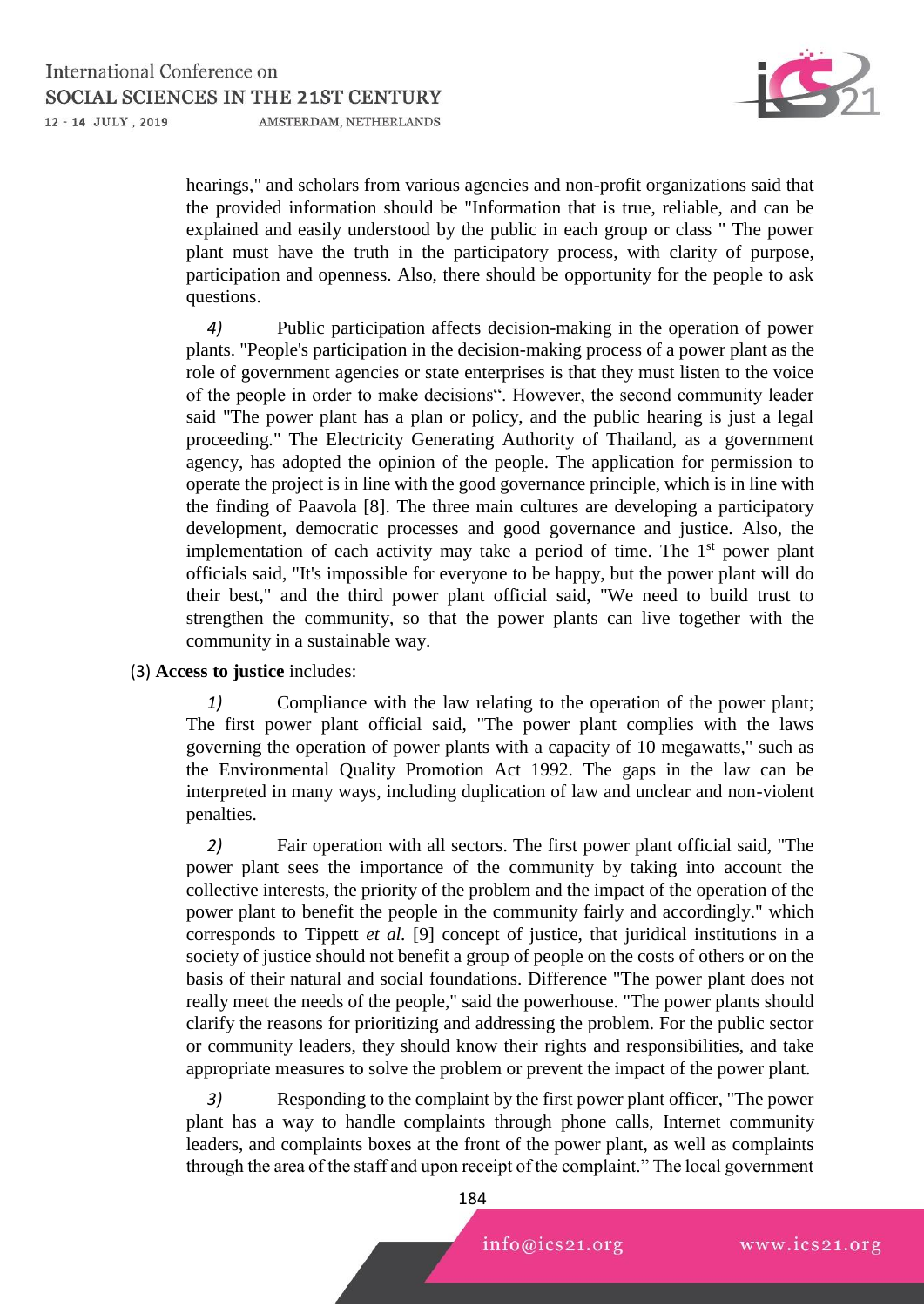

agency says, "People will complain through community leaders." In some cases, the complaints are unresponsive from the power plant. Therefore, the power plant should create better understanding of the complaint process for the community. This is in line with Chompunth and Chomphan [6] Ogunlana *et al.* [10], which refers to the management of a complaint that refers to the process of resolving a complaint with a goal for the issue to be that has been resolved or alleviated.

*4)* Reimbursement, the first power plant official said, "If it is proven that the people were affected by the operation of the power plant. We will compensate and heal the affected people appropriately." One authority also commented that "remedies are an important element of the proposal for justice. Remedies should act as a mechanism leading to the acceptance of violations and the responsibility of the state for damages". So, academics from various agencies and third non-profit organization agreed that the power plant should have a clear policy on remedies.

For the second aspect, the success factors in implementing the project are the implementation of relevant laws and the knowledge and understanding of electricity generation technologies as well as the safety measures of the power plants to ensure that the power plant can live together with the community in a sustainable manner, with sincerity, policies, plans and activities that people can access. In terms of problems or obstacles, community leaders and the public have a negative attitude towards the power plant, which causes insecurity in the prevention and remedy of environmental impacts that will affect the traditional way of life of the community.

Thirdly, the guidelines for promoting and supporting the implementation of the environmental governance of the BLCP Power Plant include: 1. Guidelines for the promotion and support of the operation of the power plant, the policy is to: (1) Promote the policy of community building around the power plant; (2) Develop an active social responsibility policy to express the (3) Promote compensation/remedial policies and solve urgent problems in the event of an emergency. (4) There should be a policy of getting people in the area to serve as mass media officers so that they can communicate or know the needs and environment in the community. 2. Guidelines for the promotion and support of the operation of the BLCP Power Plant to be in line with the principles of good environmental governance. (1) The creation of the knowledge base with the people and community leaders through a community learning center located in the 5-kilometer radius of the power plant or within a community that may be affected to provide insights into technology, electricity generation, safety measures, and measures to prevent and address environmental impacts [11] (2) Develop the potential of

community leaders in community environmental management. (3) Promote environmental management in the community by sharing with the people, community leaders and local government organizations. (4) Promote knowledge to the people at all levels. (5) It is necessary to build knowledge and understanding for the community to protect themselves and help those around them in the event of an emergency that is related with the operation of power plants such as noise, dust, etc.

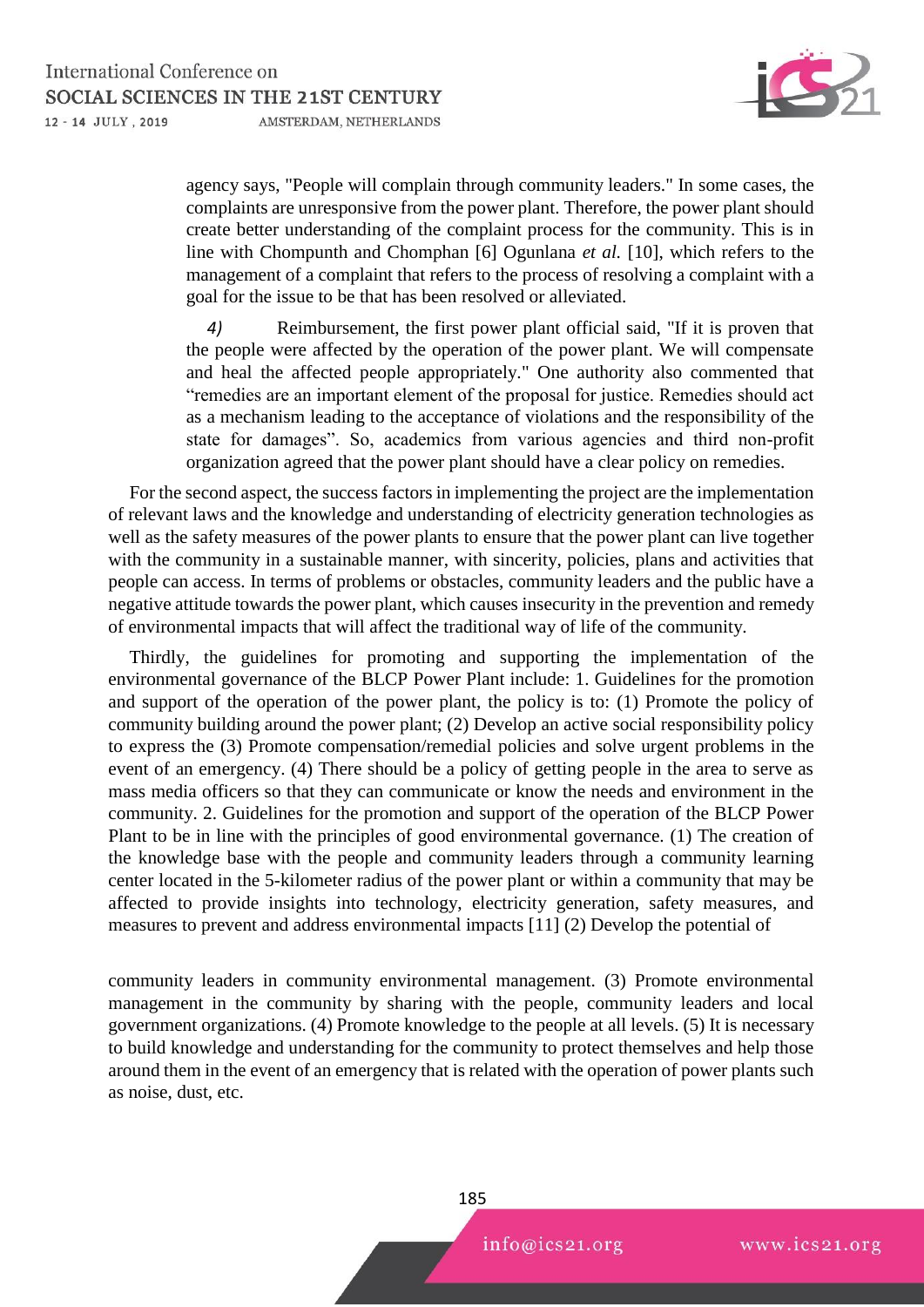

## **4. Conclusion**

The BLCP Power Plant has been implementing the principles of good governance and is in accordance with the law, by disseminating information through the media and through the dialogue to listen to the opinions and perceive the needs of the people. This is to contribute to the environmental management of the community around the power plant, as well as to remedy the impact caused by the operation of the power plant. However, the procedure must be in accordance with the regulations of the government agencies or state enterprises, which must prioritize the appropriateness and urgency of the problem or impact. As a result, people may view the solution as slow or unresponsive. So, the power plant should create a mutual understanding between them and the community about the operation of power plants, fuels, manufacturing technology, and, in particular, demonstrate safety measures and measures to prevent the impact on the environment for the public to be confident and feel reassured. The process of remedying people affected by the operation of the power plant should be clearly defined. In addition, people must know their rights and duties, be open mind and ready to learn from the media that is provided by the power plants to create the same understanding. This is to ensure that both parties can live together sustainably.

### **References**

- [1] Chompunth, C. (2017). Role of public participation in environmental impact assessment in Thailand, International Journal of GEOMATE, 12 (33), pp.109-113.
- [2] Chompunth, C. and S. Chomphan. (2012). Evaluating Public Participation Process in Development Projects in Thailand: A Case Study of the Khao Hin Son Power Plant Project, American Journal of Applied Science, 9(3), pp. 865-873.
- [3] Chaisomphob, T., J. Sanguanmanasak and K. Swangjang. (2004). Role of Public Participation in Planning Power Plant Project in Thailand, Thammasat International 9(1), pp. 67-73.
- [4] Chesoh, S. (2011). Environmental Impact Assessment of Power Development Project: Lessons from Thailand Experiences, Asian Social Science, 7(9), pp 119-123.